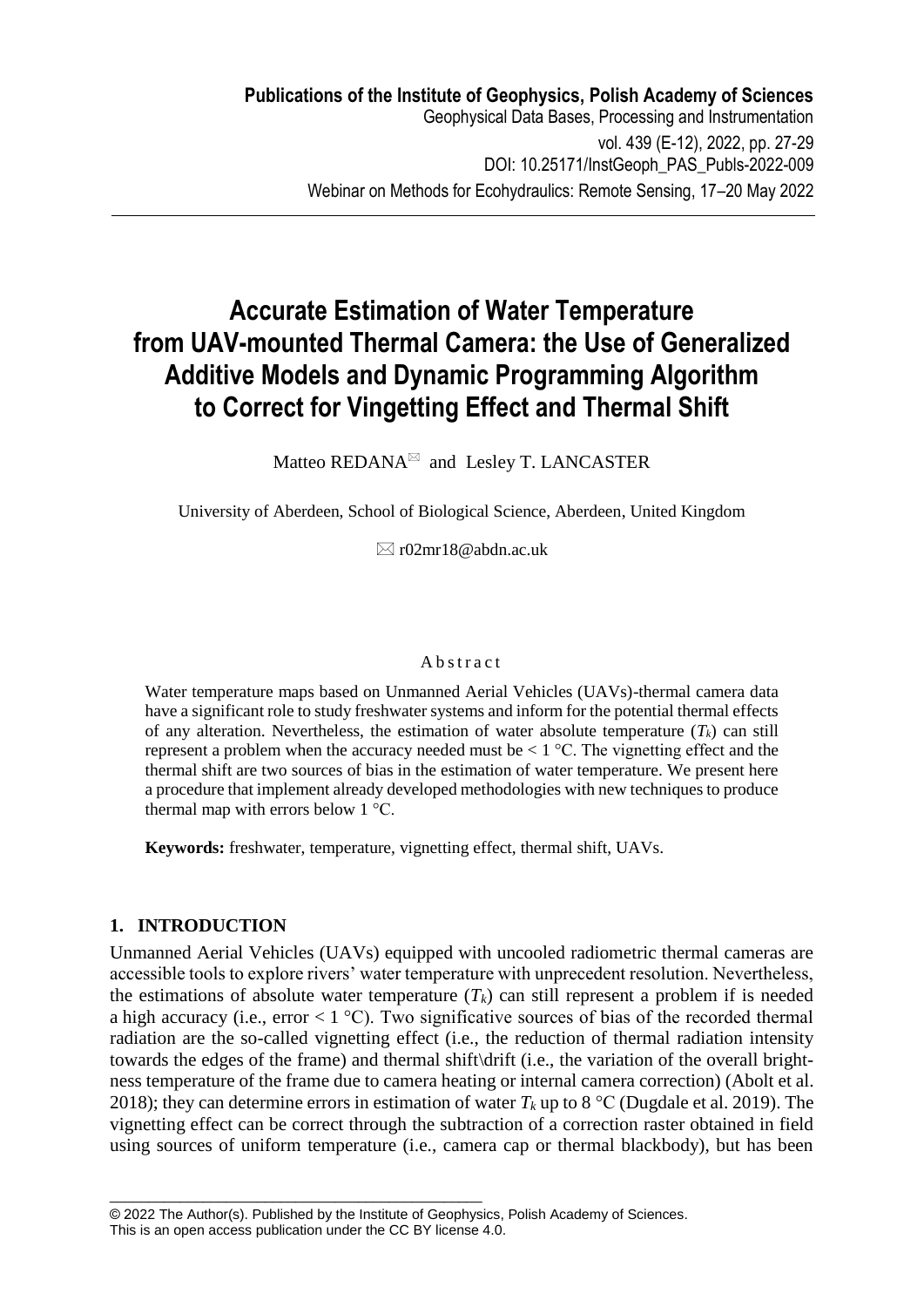showed that the magnitude of vignetting effect can be air temperature and flight altitude dependent (Aragon et al. 2020). Thermal shift correction are based on field *T<sup>k</sup>* measurement of points of known location or post processing approaches (Casas-Mulet et al. 2020; Abolt et al. 2018). The aim of our work is to implement already developed methods of correction with Generalized Additive Models (GAMs) for vignetting effect and dynamic programming for thermal shift correction in order to: (I) correct for the vignetting effect considering its dependence from flight conditions in filed; (II) correct for the thermal shift (or any fictitious variation of background temperature) with a post-processing method that release any assumption of thermal shift linearity and do not request extensive deployment of loggers other than the validation ones; (III) result in a final estimation of  $T_k$  with errors  $\lt 1$  °C. The results here presented are based on four sets of radiometric JPG images (RJPG) captured with the DJI Zenmuse XT2 radiometric camera (640×512) over the Errochty Water and the Braan River (Scotland). Ten loggers were placed in the water for validation purposes during the flight.

### **2. VIGNETTING CORRECTION**

Similarly to Abolt et al. (2018) the vignetting correction is performed by adding to each thermal image a correction raster (i.e., a raster which pixels values compensate the decreasing of thermal radiation due to vignetting) built using one of the frames captured by the drone during the flight (i.e., accounting for altitude and temperature effect). Specifically, it must be selected a frame with a relatively homogenous temperature (e.g., forest cover, water or grass field), and model its pixels raw value through a GAM with the form

$$
raw_i = f(x_i, y_i), \qquad (1)
$$

where *f* is a thin plate splines with 100 knots and *x*, *y* is the position of the *i*th pixel. The relatively small number of knots has been chosen to capture the "overall trend" of the pixels' raw values variation and thus the vignetting effect. The pixels' value of the correction raster is computed as the difference between the maximum GAM-predicted pixels' value (assumed to be the point unaffected by vignetting) and each GAM-predicted pixel value.

# **3. THERMAL SHIFT CORRECTION**

Vignetting corrected images are then imported in Agisoft Metashape producing an orthomosaic. Orthophotos are subsequently exported. We developed a dynamic programming algorithm, that generates thermal shift correction starting from a single corrected orthophoto (i.e., an orthophoto which scene include one of the deployed loggers and thus corrected in its raw values based on the logger's water  $T_k$  measurement during flight); subsequent images are iteratively corrected by compensate the difference in their mean raw value (computed on the overlapping part of the orthophotos) with already corrected images.

#### **4. VALIDATION**

Using vignetting and shift corrected images we built a final orthomosaic where the estimated  $T_k$  was validated using the average  $T_k$  recorded by validation loggers during flight (excluding the logger used in the shift correction). Specifically, we computed Mean Absolute Error (MAE), the Errors standard deviations (E-sd), the Root Mean Square Error (RMSE), and the correlation coefficient (r). In all the four dataset MAE <  $0.7 \degree C$ , E-sd <  $0.55 \degree C$ , RMSE <  $0.53 \degree C$ , and  $r >$ 0.91.

Acknowledgments: We thank NERC Field Spectroscopy Facility (FSF) of Edinburgh to the loan of the radiometric and UAV equipment, including cameras, and the expertise offered to complete this study.